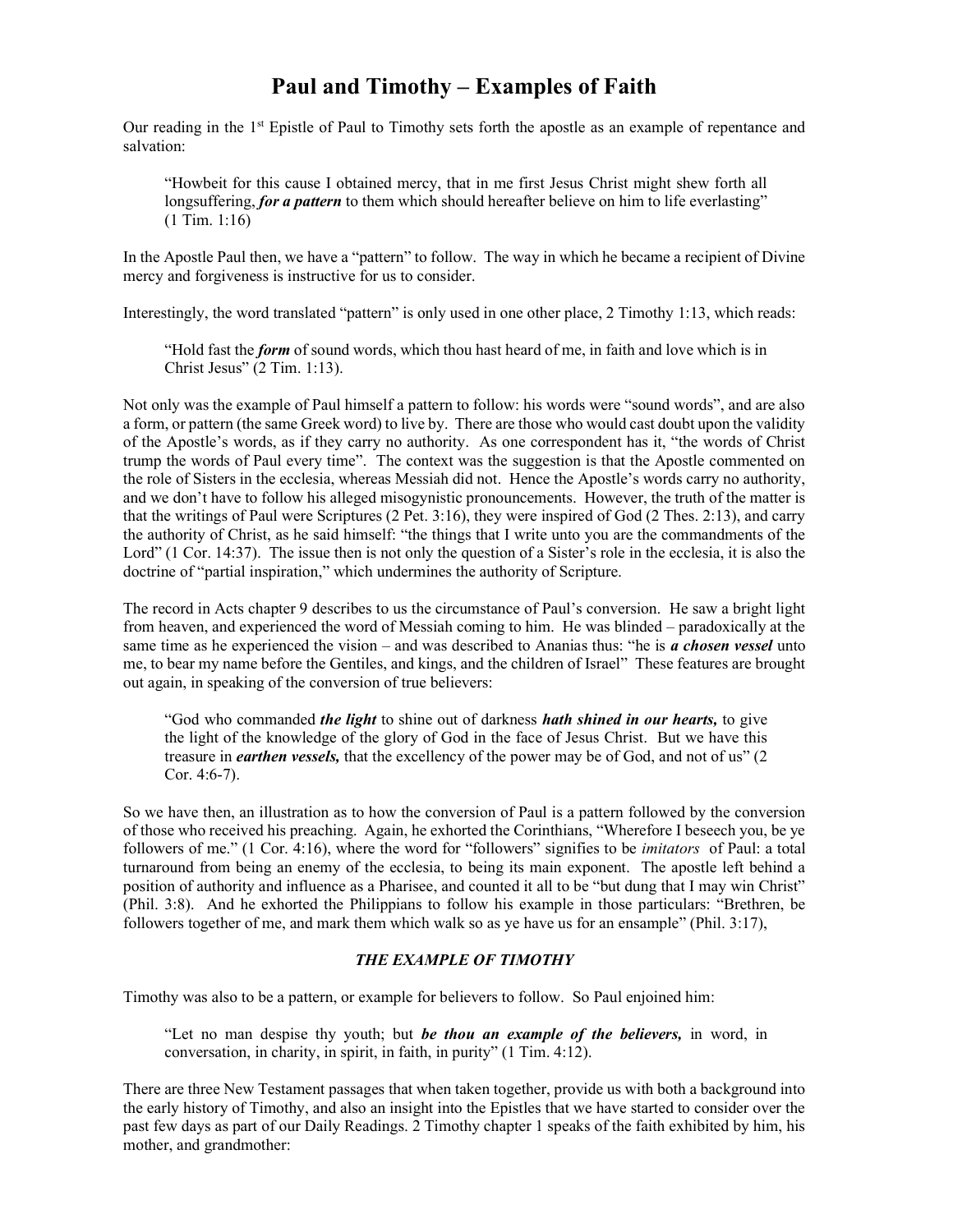"… the unfeigned faith that is in thee, which dwelt first in thy grandmother Lois, and thy mother Eunice; and I am persuaded that in thee also" (2 Tim. 1:5).

From these words, we find that so far as his maternal side was concerned, Timothy would have been brought up in the nurture and admonition of the Lord (cp Eph. 6:4). That this was so is confirmed by 2 Timothy 3:

"… from a child thou hast known the holy Scriptures, which are able to make thee wise unto salvation through faith which is in Christ Jesus" (2 Tim. 3:15).

Both of these testimonies show that Paul had an intimate knowledge of both Timothy, and his family life. "From a child", Lois and Eunice instilled in him a faith which reflected that of their own – so making him "wise unto salvation".

However, the third passage shatters any thoughts we may have had, that Timothy's family background was a harmonious one. Acts chapter 16 describes Paul:

"then came he to Derby and Lystra: and behold, a certain disciple was there, named Timotheus, the son of a certain woman, which was a Jewess and believed; but his father was a Greek" (Acts 16:1).

Moreover, we read further that:

"him would Paul have to go forth with him; and took and circumcised him because of the Jews which were in those quarters; for they knew all *that his father was a Greek*" (Acts 16:1, 3).

The truth of the matter therefore, is that Timothy came from a divided household. He had not been circumcised according to the Mosaic Law – and since his Mother and Grandmother were faithful believers, this is most probably due to the influence of his Greek father. So it was, that in order that he might go with Paul, and have acceptance amongst the Jews, the Apostle circumcised him.

Acts chapter 16, cited above shows that Paul found Timothy at Lystra. Verse 2 speaks of how he was "well reported of by the brethren that were of Lystra and Iconium", so that his faith was well-known. But what is of particular interest, is that this occasion was not the first time Paul had been to Lystra. Acts chapter 14 recounts the healing of a lame man in that place, and of how movers of sedition sought to destroy the Apostle by stoning him:

"there came hither certain Jews from Antioch and Iconium, who persuade the people, and having stoned Paul, drew him out of the city, supposing he had been dead" (Acts 14:19).

Timothy would have been a witness to all this (see 2 Tim 3:11). He would have seen the miraculous healing of the cripple. He would have seen the stoning of the Apostle Paul, which took place as a direct consequence of the preaching of the Word. Yet he did not keep his faith to himself for reasons of safety, but became well-known for what he believed and taught – which doubtless put him at considerable risk.

What is particularly significant concerning the stoning of Paul at Lystra, is how they supposed Paul to have died from his injuries – yet we read in the next verse:

"howbeit as the disciples stood round about him, he rose up and came into the city: and the next day he departed with Barnabas to Derby" (Acts 14:20).

It was quite possible that Paul had actually died, and was risen from the dead (i.e. "he rose up…"), but be that as it may, there would certainly have had to have been a miraculous healing of his wounds. And we are told that as soon as he rose up, Paul "came into the city"  $-$  i.e., he went back to Lystra, where he had just been stoned! What a remarkable illustration of faith!

When we put all these things together, we can make certain deductions. When Paul healed the lame man, the consequence was that many of them believed. From the way in which Paul went back into the city, we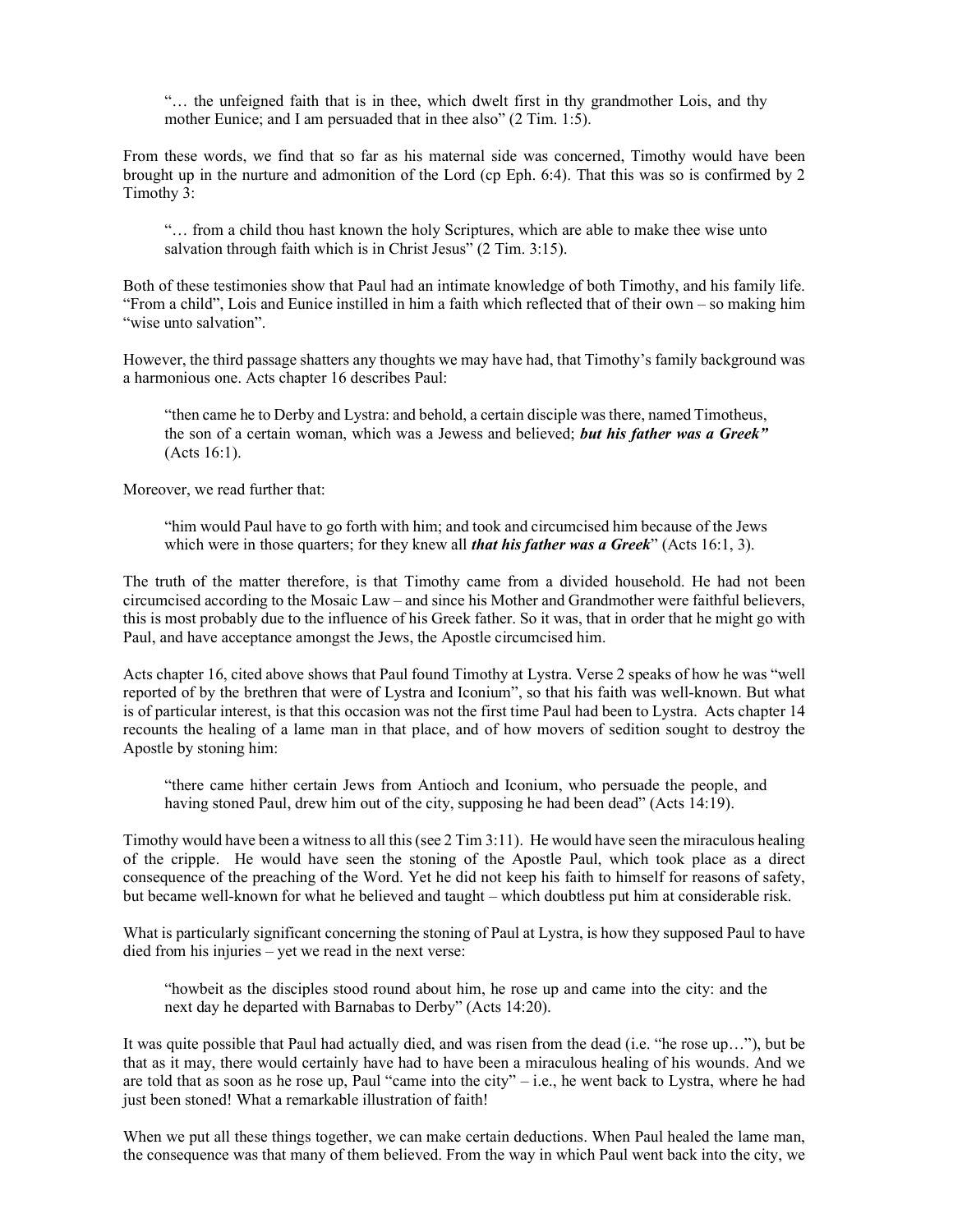could surmise that there was a friendly place there, for him to go to. Was that place, perhaps, the house of Eunice, Lois, and Timothy? Did they provide lodgings for the Apostle? If so, that would certainly explain Paul's intimate knowledge of the faith of both Lois and Eunice. They, accepting the things concerning the Name of Jesus Christ, and the Kingdom of God, would have taught those things to Timothy – who we may suppose, was also a witness to the things that took place there. Believing in these things, Timothy preached them also, for his faith was known of throughout the vicinity. Indeed, his faith was such, that Paul would have him "to go forth with him" to assist him in his work. So it is in these things, we have the background of Timothy, and also a readiness of his part to be identified with those who suffered with the Lord's Sake, placing himself in personal danger for the preaching of the Word.

## A PRIMARY ROLE

It would appear that the primary role of Timothy was to visit the brethren and sisters who had come to the Truth through the preaching of the Apostle Paul. By reminding them of Paul's preaching and example, he would consolidate the ecclesias, and strengthen them in the Lord. So, Paul wrote to the Corinthians:

"For this cause have I sent unto you Timotheus, who is my beloved son, and faithful in the Lord, who shall bring you into remembrance of my ways which be in Christ, as I teach everywhere in every ecclesia" (1 Cor. 4:17).

This seems to be a consistent feature in other Epistles:

"But I trust in the Lord Jesus to send Timotheus shortly unto you, that I also may be of good comfort, when I know your state" (Phil. 2:19).

"[we] sent Timotheus, our brother, and minister of God, and our fellowlabourer in the Gospel of Christ, to establish you, and to comfort you concerning your faith" (1 Thess. 3:2).

The passage from Philippians cited above, demonstrates that the communication of Timothy was two-way: he would establish and comfort them by reminding the ecclesias of the ways of Paul, and he would report to Paul the general state of the ecclesias.

## TIMOTHY AT EPHESUS

Although there was a need generally to consolidate the ecclesias, there appears to have been a greater need in the ecclesia at Ephesus. Timothy's ministrations here were not to be administered as he was passing through to another place: he was to stay there for some time:

"As I besought thee to abide still at Ephesus … that thou mightiest charge some that they teach no other doctrine, nether give heed to fables and endless genealogies, which minister questions, rather than godly edifying which is in faith, so do" (1 Tim. 2:3-4).

For some reason, this ecclesia seems to have been more prone to the inroads of apostasy than the others. Hence Acts 20 records how Paul admonished the elders there:

"… I know this that after my departing shall grievous wolves enter in among you, not sparing the flock. Also, of your own selves shall men arise, speaking perverse things, to draw away disciples after them. Therefore watch, and rem, ember that by the space of three years I ceased not to warn every one night and day with tears" (Acts 20:29-31).

There would appear to have been a measure of success in Timothy's diligence to obey this command, for when we read later of the Ephesian Ecclesia, they were commended for their watchfulness and the way in which they tried those who claimed to be apostles, yet were not:

"I know thy works and thy labour, and thy patience, and how thou canst not bear them which are evil: and thou hast tried them which say they are apostles, and are not, and hast found them liars: and hast borne, and hast patience, and form my Name's sake hast laboured, and hast not fainted …" (Rev. 2:2-3).